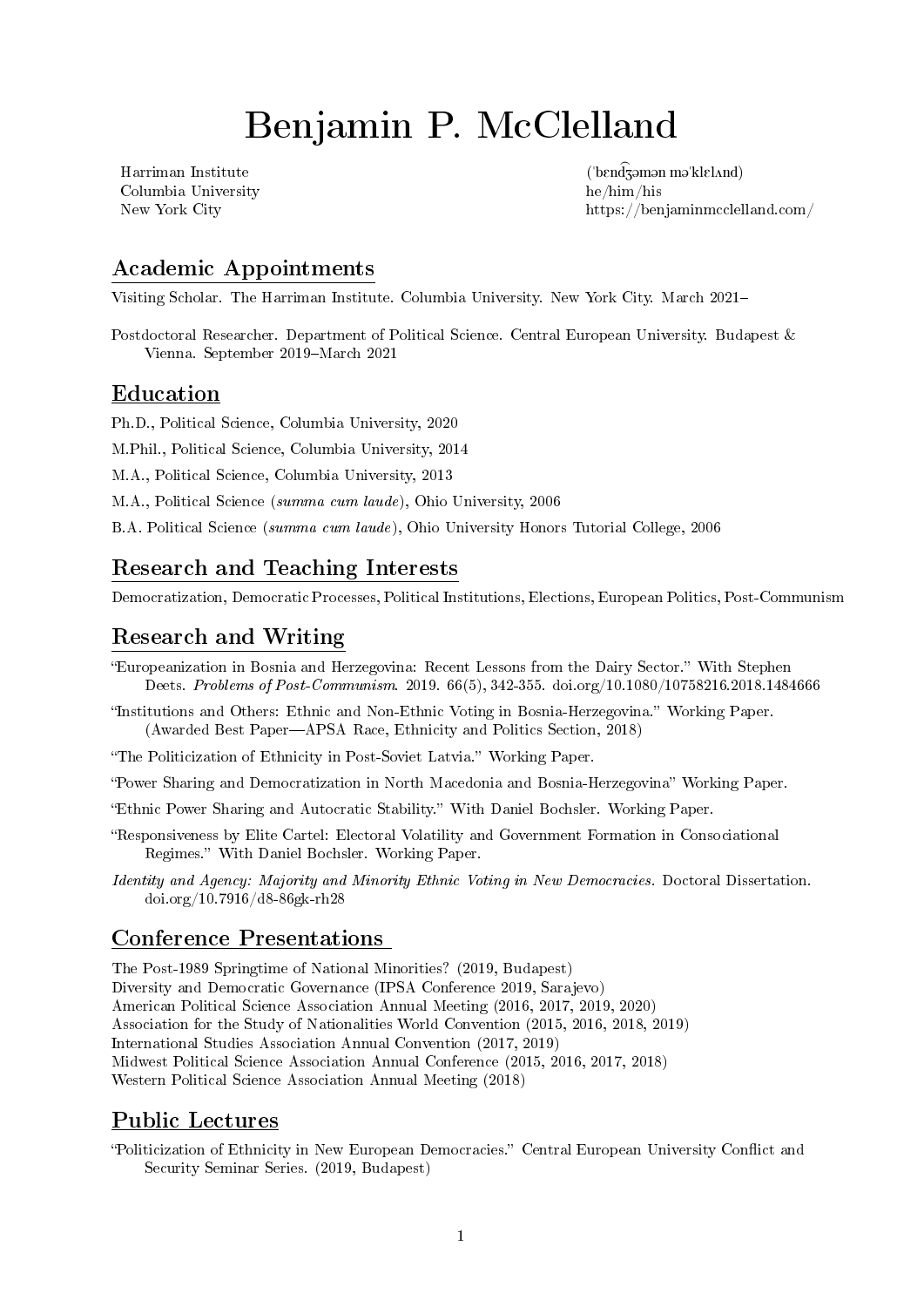# Academic Advising

Columbia University, New York City Political Science Department Undergraduate Advisor (2016-2019)

## Teaching Experience

#### Columbia University, New York City

Teaching Fellow (2012-2018) Introduction to Comparative Politics, Democracy and Dictatorship in Europe, Introduction to Human Rights, American Foreign Policy Lead Teaching Fellow (2014-2015) Pedagogical Development for Political Science Graduate Students

The City College of New York (CUNY), New York City Teaching Assistant (2019)-Intro to World Politics

#### JET Programme, Kobe, Japan

Assistant Language Teacher-English, Minatojima Junior High School (2006-2007) Special InstructorEnglish and International Social Studies, Kobe City Hospital Pediatrics (2006-2007)

# Professional Service

Columbia University Political Science Book Dissertation Workshop Chair (2016-2018) Columbia University Political Science Dissertation Seminar Convener (2014-2015) Columbia University Comparative Politics Speaker Series Coordinator (2012-2014)

## Awards and Fellowships

Best Paper—APSA Race, Ethnicity and Politics Section (2018) Columbia University Workshop Grant (2016, 2017) Columbia University Dissertation Fellowship (2015-2016) PepsiCo Fellowship for Research Travel in Russia, Eurasia, and East Central Europe (2013, 2015) Columbia University Political Science Dissertation Development Grant (2015) Columbia University Graduate School of Arts & Sciences Lead Teaching Fellowship (2014-2015) Institute for Qualitative and Multi-Method Research Summer Training Fellowship (2014) Phi Beta Kappa (2004)

# Other Training, Research, and Experience

#### Fieldwork

Macedonia: Skopje, Tetovo, Gostivar (Winter 2015) Bosnia-Herzegovina: Sarajevo (Fall 2015) Latvia: Riga, Rezekne, Daugavpils (Summer 2015) Bulgaria: Sofia (Summer 2013) Macedonia: Skopje (Summer 2013) Bosnia-Herzegovina: Sarajevo (Summer 2004)

#### Research Experience

Research Assistant, Professor Kimuli Kasara (2013-2014) Research Assistant, Professor John Huber (2014-2015)